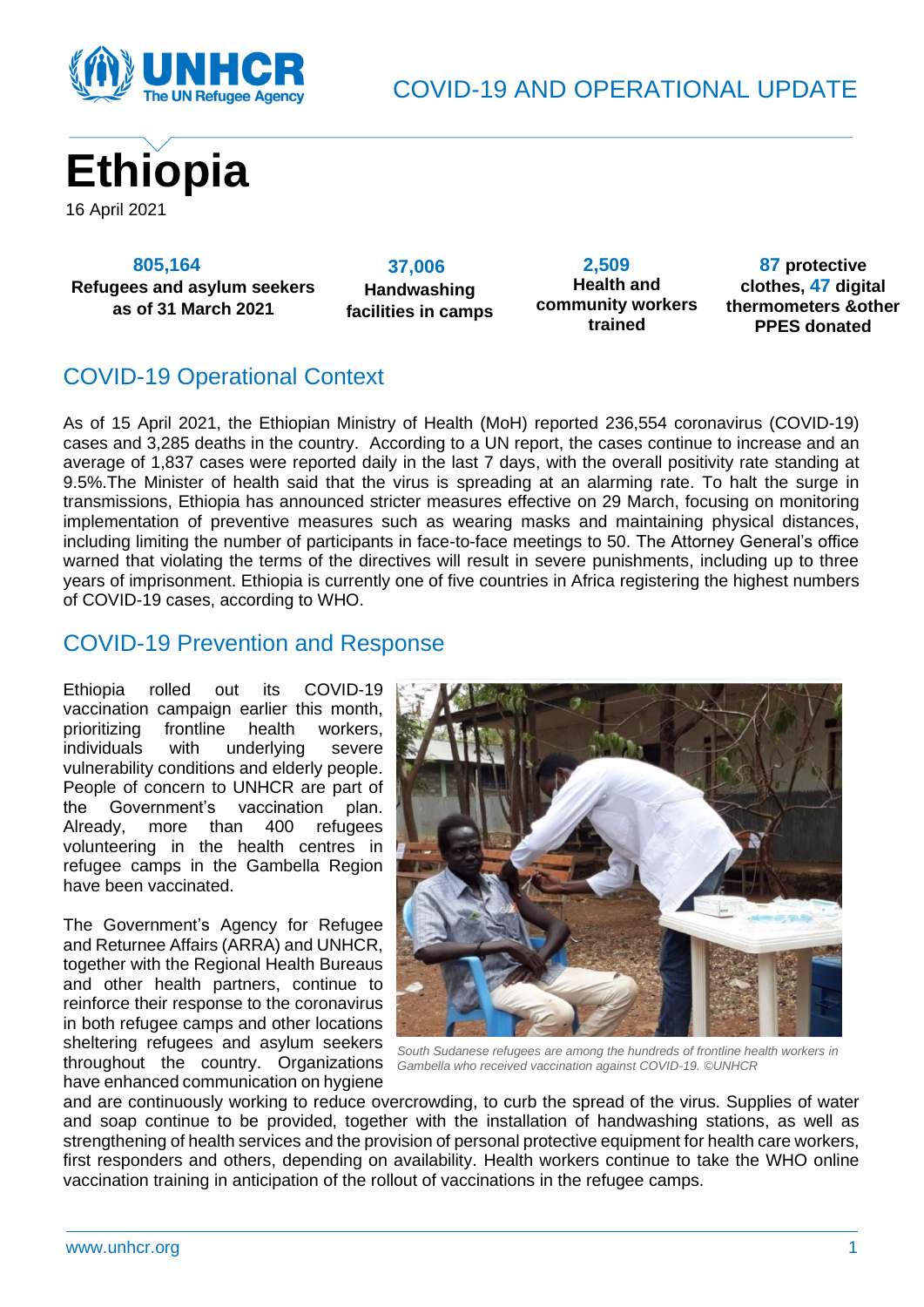

- There have been **37,006 handwashing stations** installed in communal centres and households in 22 of the 26 refugee camps to promote regular handwashing with soap. There were **36,017** handwashing stations installed in refugee households while **989** were set up in communal facilities to provide services to refugees and asylum seekers. More capacity is needed, however, to ensure that every refugee household is equipped with a handwashing facility.
- Over **2,500** trained **health and community outreach workers** are actively engaged in awareness raising, case investigations and management, as well as mitigation, prevention and control of the virus. They include **446** healthcare workers, **22** laboratory technicians and **1,719** community outreach workers who are serving both the refugees and the communities hosting them. In addition, refugee representatives, Refugee Outreach Volunteers (ROVs), women, youth and child committees and other community representatives were trained and are actively engaged to ensure that basic preventive measures are observed in the communities.
- The daily average per capita **water distribution** in the refugee camps stands at **19 litres.** While some of the camps have access to 20 liters per person, per day, per the UNHCR standards, others are receiving less than the emergency threshold of 15 liters per person per day. UNHCR, ARRA and partners are working to ensure that all refugees have access to adequate potable water, in keeping with the minimum international standards. The current emergency in the Tigray Region had disrupted the provision of water in Mai Aini and Adi Harush camps where UNHCR currently has access and is working with partners to normalize the provision of services. To date, the per capita water distribution in Adi-Harush and Mai-Aini camps stand at 11.4 and 15.8 litres per person per day, respectively.
- **Isolation facilities**, known as Temporary Assessment Units, have been set up in all refugee camps to temporarily quarantine possible suspected COVID-19 cases, pending their transfer to Government isolation and treatment facilities, as needed. UNHCR has provided hospital beds, mattresses, coverall gowns and other supplies to equip the facilities and the health staff and extended support to the Government-run treatment centers, which are also accessible to refugees. The construction of five additional isolation facilities in the five Melkadida camps has been completed. UNHCR donated PPEs to the Zonal Health Bureau in West Guji, Oromia Region to bolster the government's effort to curb the spread of coronavirus. The materials, comprising 47 digital thermometers, 87 protective clothes, 84 bottles of hand sanitizers, 47 packs of face masks and 47 packs of surgical gloves, will be distributed among health facilities most in need.
- In the capital, Addis Ababa, where over 35,000 urban refugees reside, UNHCR is **communicating with refugees via telephone helplines, WhatsApp and Telegram groups**. Refugee Outreach Volunteers (ROVs) and refugee leaders are also helping to raise awareness. In addition, telephone helplines and a **Digital Request and Complaints System** (DRCS) are fully functional. Concerned UNHCR staff are processing and responding to requests that are received on daily basis.
- In order to meet additional expenses for soap and other sanitary materials, UNHCR provides an allowance of 300 Ethiopian Birr (\$7.25) per person per month, to urban-based refugees entitled to monthly living allowances. The intervention is monitored through post-distribution phone interviews by Protection staff.
- **Registration services resumed (they were interrupted due to the COVID-19 pandemic) at the** UNHCR's office in Addis Ababa, to issue refugees with registration documents and update their data. Limited numbers are received per day due to the health measures in place, to ensure the safety of refugees.
- UNHCR continues to **support the inter-agency COVID-19 response to the IDP situation** in the country, distributing non-food items, equipping isolation and quarantine centers and providing community communications on health messaging.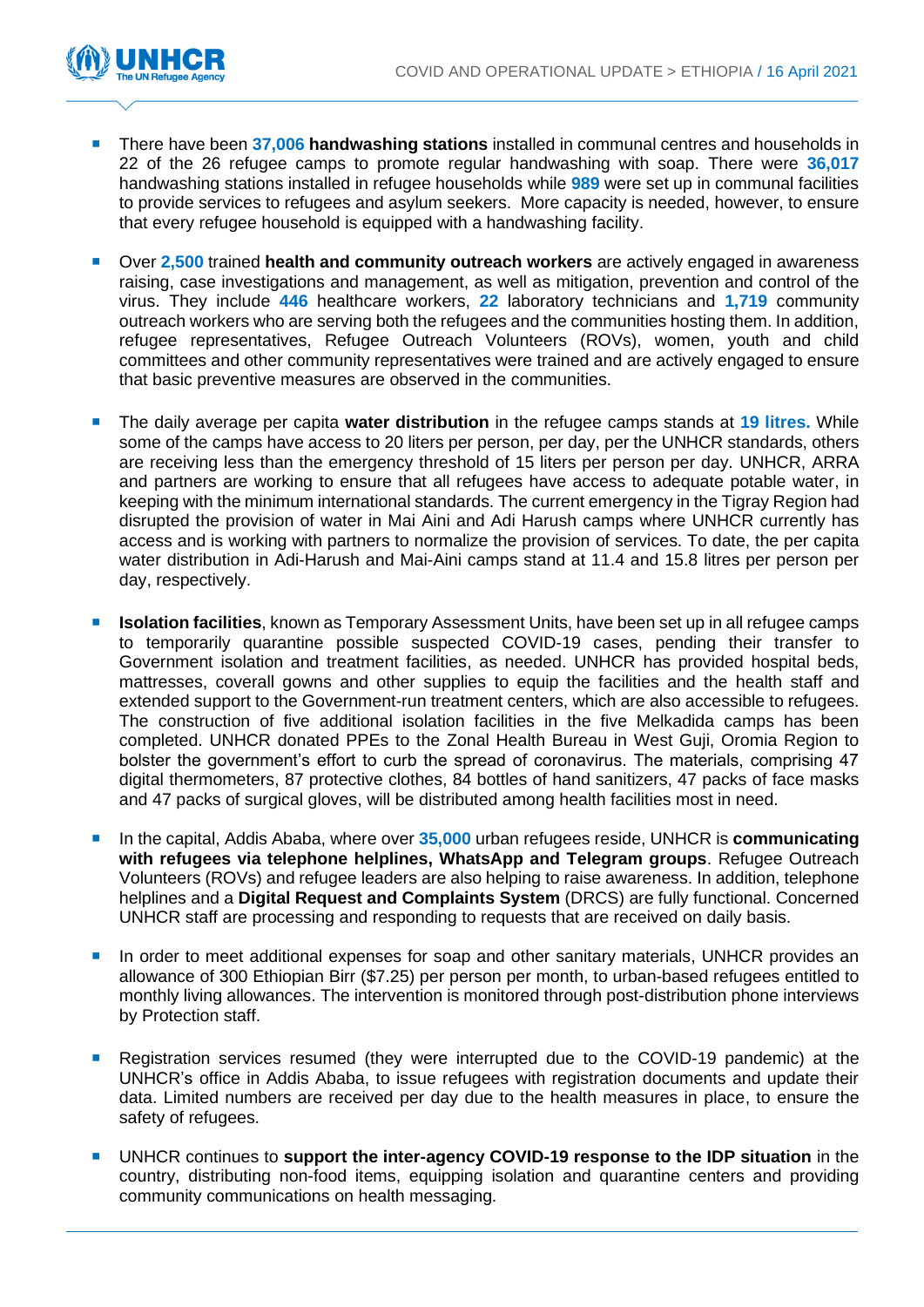

## COVID Impact and Challenges

**Health Impact**: Pivoting of much of UNHCR's limited health budget to the COVID-19 prevention and response efforts is resulting in a strain on the provision of regular essential health services in the refugee camps. This, in turn, will pose challenges in continuity of maternal and child health services, disease control programmes such as for HIV, TB and Malaria, among others. The reallocation of funds to combat COVID-19 may negatively impact the efforts already made towards the control of non-communicable diseases including diabetes, hypertension and mental health.

**Economic impact**: Despite the prevailing COVID-19 pandemic, there have been positive advancements with respect to the planned roll out of projects designed by development partners in 2020. The £24m SHARPE Project and the UN Capital Development Fund (UNCDF) Inclusive Digital Economies Action in Ethiopia (IDEA) project have started activities in the Gambella and Somali regions. UNHCR is working closely with these partners to ensure that refugee inclusion and protection is realized and that these projects support the COVID-19 economic recovery efforts in refugee hosting areas. Most recently, UNHCR has commenced Cash transfer assistance in Bokolmanyo Woreda of the Somali Region. The cash assistance targets the elderly who are profiled as the most at risk from COVID-19. The funds are provided by the IKEA Foundation and distribution facilitated by the Commercial Bank of Ethiopia.

### Operational Response Updates

**Tigray Emergency**: Protection and other critical services have gradually been reinstated to Eritrean refugees in Mai-Aini and Adi-Harush refugee camps, home to approximately 24,000 refugees. More than 7,500 of them were former residents of Shimelba and Hitsats camps who have either self-relocated or been assisted to relocate there. However, additional land to erect transitional shelters remains a critical gap requiring urgent solution. Existing emergency shelters will only address the needs of refugees for a short period and under the current dry conditions.

On 18th March a joint OCHA-UNHCR mission gained [access to Shimelba and Hitsats](https://www.unhcr.org/news/briefing/2021/3/605da0564/unhcr-reaches-destroyed-camps-northern-tigray.html) refugee camps for the first time since November 2020, amid ongoing security concerns. UNHCR staff found both camps have now been completely destroyed, and all the humanitarian facilities looted and vandalized, and refugees had fled the camps. The joint mission was also able to visit Shiraro town, where local authorities reported an estimated 95,000 displaced people. A considerable number of Eritrean refugees are believed to be living scattered in the area. They are in dire need of urgent life-saving assistance, including food, shelter, health care, water and sanitation.

Meanwhile, conflict in Tigray continues to drive displacement across the region, with tens of thousands of people arriving in Shire, Axum and Adwa over the last weeks. UNHCR continues to work with other humanitarian partners to provide food, non-food aid items, water and medical services to the IDPs, but the gap remains huge. Since 15 March, UNHCR has distributed some vital aid items to some 5,000 displaced families, including blankets, sleeping mats, soap and jerrycans.

In Shire, there is an estimated 352,000 IDPs sheltered in14 sites and within the host communities. The government has suspended its initial plan of relocating those sheltered inside the premises of the Axum University campus to a former detention facility thanks to advocacy by the Camp Coordination and Camp Management (CCCM) Cluster of which UNHCR is a co-lead. A permanent site with a capacity to accommodate 18,740 people has been recently identified by the CCCM Cluster and approved by authorities.

Regular Ethiopia country and regional UNHCR updates on the crisis can be found at: <https://data2.unhcr.org/en/situations/rbehagl>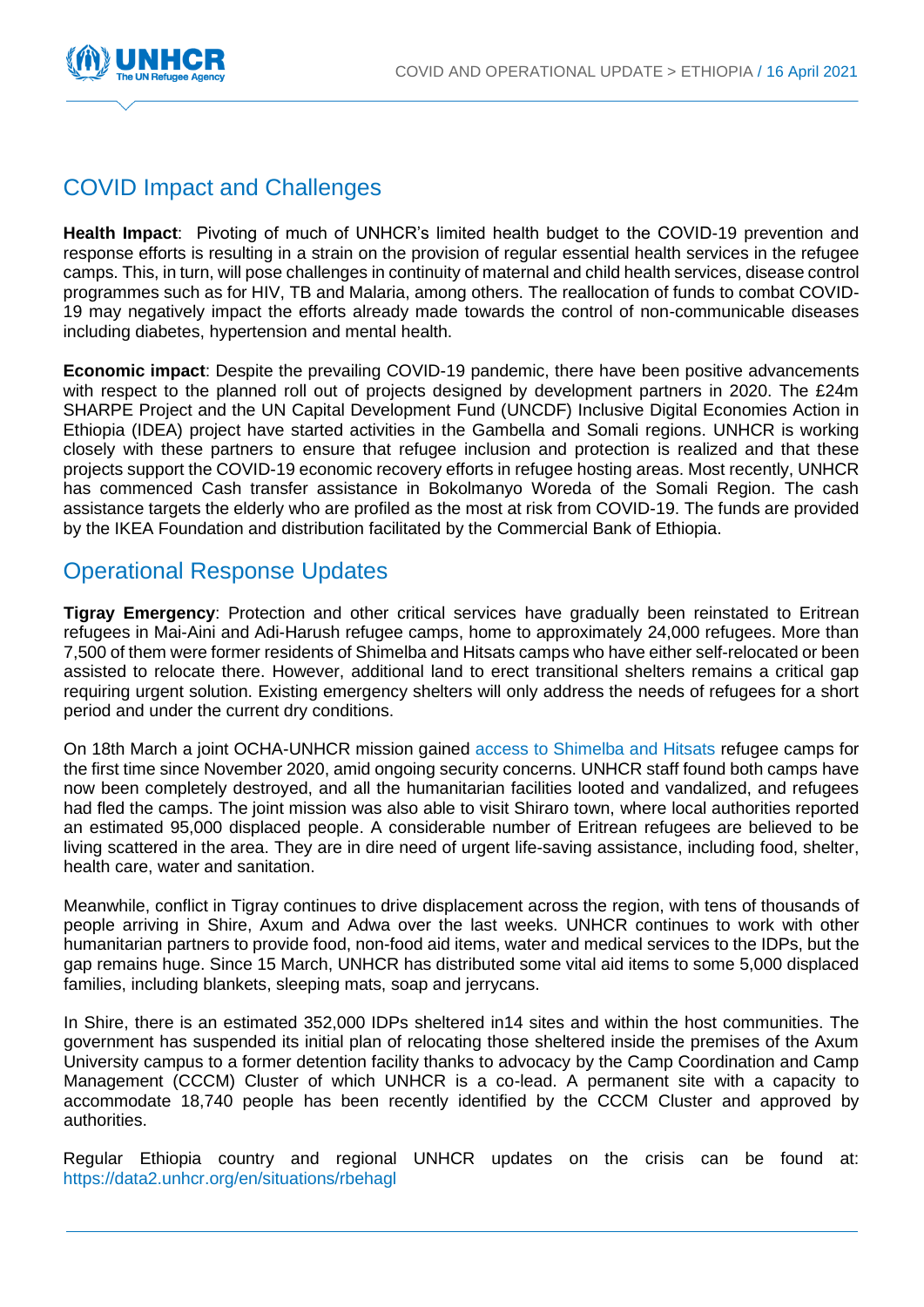



**Conclusion of screening at Pagak Reception Centre:** With support from UNHCR, the Agency for Refugees and Returnees Affairs (ARRA) concluded the screening exercise at the Pagak reception centre at the beginning of the month. A total of 7,916 people were identified as new arrivals from South Sudan seeking asylum. The remaining 7,222 were mostly already registered as refugees but had missed the comprehensive registration for various reasons. Most of them will be sent back to their respective camps to decongest the reception centre and the services it provides. Meanwhile, relocation of the new arrivals to Kule has commenced on 14 April. Pagak Reception Centre had the capacity to accommodate up to 5,000 people at a time, but that was reduced to 2,400 people due to COVID-19 and the need to enforce social distancing. ARRA and UNHCR are exploring the possibility to build a new site to serve as a backup reception centre in case there is a need to close Pagak as was the case in 2017.



#### *Education*

**Scholarships to refugees in Ethiopia**: UNHCR offices in the field have organized orientation sessions for refugee students who would be interested to apply for a scholarship in one of 24 Italian Universities that promote the University Corridors for Refugees project (UNICORE 3.0). Supported by UNHCR, Italian Ministry of Foreign Affairs and International Cooperation, Caritas Italiana, Diaconia Valdese, Centro Astalli and other partners, the project will select 43 students to begin degree courses in Italy in September 2021, with the aim to increase opportunities for higher education for refugees. Some offices have been encouraging refugee students to apply including by providing access to free internet to facilitate the application process. The application period lasted from 1 March to 1 April 2021.



*A South Sudanese refugee applying for a scholarship from a computer in the UNHCR office in Gambella. ©UNHCR/Reath Riek*

Currently 20 refugees of different nationalities from Ethiopia are studying in different universities in Italy as part of UNICORE 2.0.

#### *Shelter & CRIs*

**Distribution of clothes in East Wollega**: UNHCR distributed clothes to vulnerable internally displaced persons in Gimbi and Larsa Bareda localities in Oromia's East Wollega zone. Donated by Japan's casual wear retailer, Uniqlo, the clothes, including tops and bottom wears for women, are specifically designed to capture heat in the body and keep the wearer warm during cold temperatures- items appreciated by the IDP women considering the rainy season is a few months away. 20 women in Gimbi, and 200 others in Larisa Bareda received the donation. Uniqlo donated over 97,000 such clothes for distribution to the most vulnerable women from among the



*An elderly woman in West Wollega displaying the UNIQLO clothes she received from UNHCR. ©UNHCR/Hanna Qassis.*